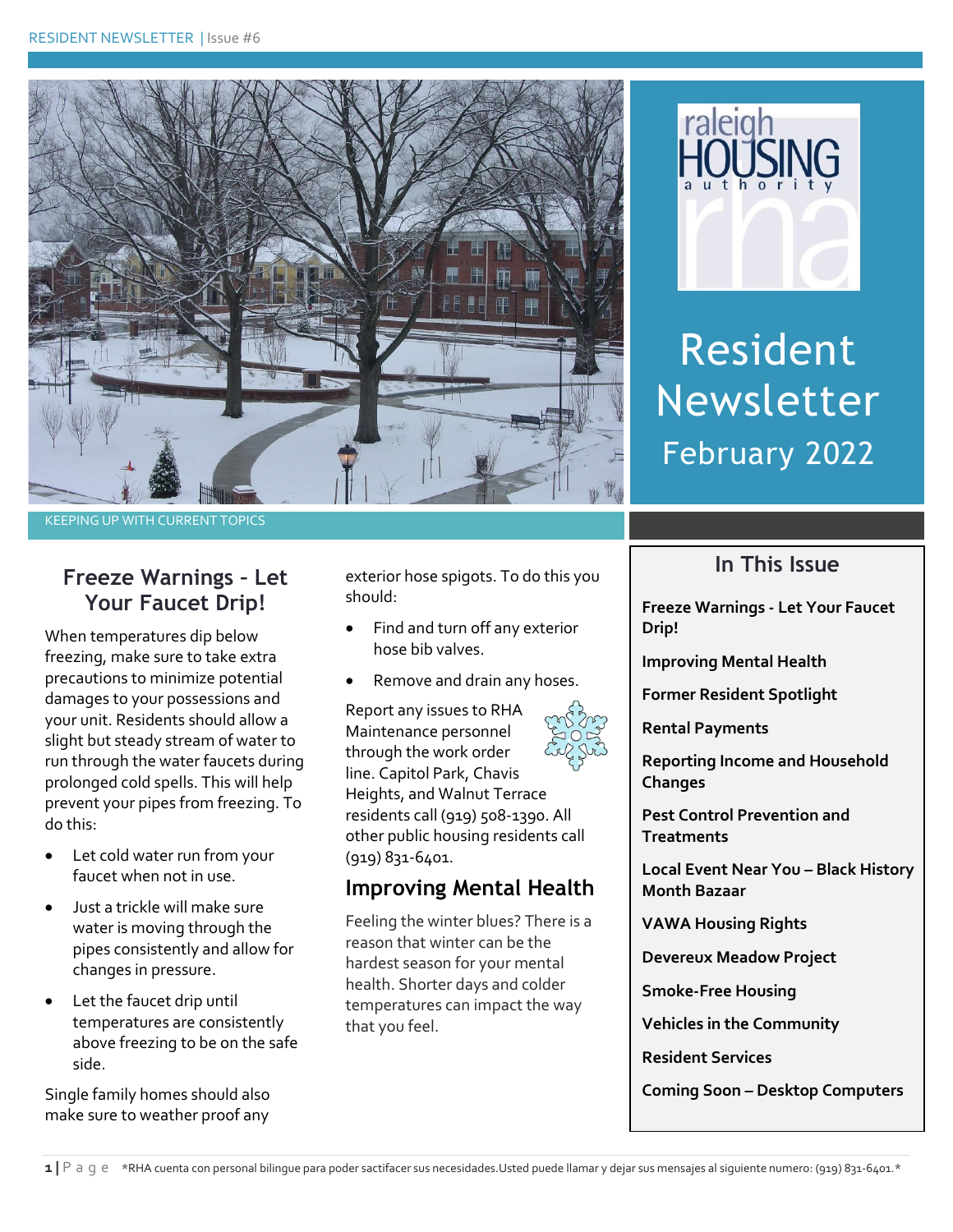# **Former Resident Spotlight: Nikki Dublin Turner**

Nikki Dublin Turner, Arts Together dance instructor and preschool teacher, is a native of Raleigh, NC. Growing up in public housing, she started studying dance at age 5 and continued dancing through high school. Nikki turned towards academics earning a bachelor's degree in Business Administration at St. Augustine College. Her education and experience at a historically black college was invaluable and nurtured her love for African-American history and culture. After receiving her first degree, Nikki's love for dancing led to her pursue and receive a second bachelor's degree, this time in Dance at Meredith College.

Nikki currently is the principle dance instructor for Arts Together's SWAY program. She also teaches with Silver Shuffles, which offers dance, movement and performance opportunities for senior citizens, throughout the Triangle. Nikki currently dances with the Rainbow Dance Company where she has been a member for many years. In her free time, Nikki has enjoyed volunteer work including with Golden Oaks, an activist senior citizen group in Raleigh. Nikki is passionate about connecting with the community and loves outreach initiatives.

Whether or not you are feeling the effects of the season, there are some simple things you can do to improve your mental state:

- **Enjoy some sunshine each day.** Sunlight is important to help your serotonin production.
- **Make sure you are getting enough sleep.** Maintaining a good sleep schedule helps boost your mood.
- **Get moving.** Even gentle exercises like walking and yoga can help you feel better.
- **Smile.** It may not always be the easiest thing to do, but smiling can lower your heart rate and help calm you down.
- **Eat nutrient dense food.** It is important to stay healthy and keep from getting sick.
- **Talk with someone.** Reaching out to friends and loved ones can help you feel less isolated.
- **See a professional.** It's okay to ask a professional for help to improve your mental state. Please consider reaching out to the following providers if you think you need to:

## **ALLIANCE BEHAVIORAL HEALTH**

(800) 510-9132 [www.alliancehealthplan.org/](http://www.alliancehealthplan.org/)

### **FERNANDEZ COMMUNITY CENTER**

(919) 900-7438 [http://www.fernandezcommunityce](http://www.fernandezcommunitycenter.com/) [nter.com/](http://www.fernandezcommunitycenter.com/)

**MOBILE CRISIS UNIT** (877) 626-1772 [www.mytahome.com/mobile-crisis](http://www.mytahome.com/mobile-crisis)

### **SOUTHLIGHT HEALTHCARE** (919) 787-6131 [www.southlight.org/](http://www.southlight.org/)

#### **SUICIDE HOTLINE**  (800) 273-8255 <https://suicidepreventionlifeline.org/>

### **WAKEBROOK**

(984) 974-4800 [www.uncmedicalcenter.org/uncmc/c](http://www.uncmedicalcenter.org/uncmc/care-treatment/mental-health/unc-hospitals-at-wakebrook/) [are-treatment/mental-health/unc](http://www.uncmedicalcenter.org/uncmc/care-treatment/mental-health/unc-hospitals-at-wakebrook/)[hospitals-at-wakebrook/](http://www.uncmedicalcenter.org/uncmc/care-treatment/mental-health/unc-hospitals-at-wakebrook/)

## **Rental Payments**

All RHA rent payments are due on the first of each month. Rent is considered late if it's not received by 5pm on the fifth business day.

Residents can make rent payments both by check or certified funds and online with an eCheck or via VISA, MasterCard or Discover credit card.

Online payments are charged a small service fee per transaction. First time online users have to set up an account before making an online payment. Contact your Property Manager to receive an account number to start using the online rent payment service.

Residents not paying online must submit a check or money order with: your full name, address, correct amount, and signatures. Payments should be made payable to the "Raleigh Housing Authority". Personal checks must have valid dates and can't be written for future dates.

Please place these rent payments in any of RHA's office drop boxes. Do NOT place payments inside an envelope. Envelopes are not needed as long as you have provided the information on the check itself. Only Money Orders will be accepted after the fifth business day.

Residents can check rental balances by calling the rent status line at: (919) 508-1395.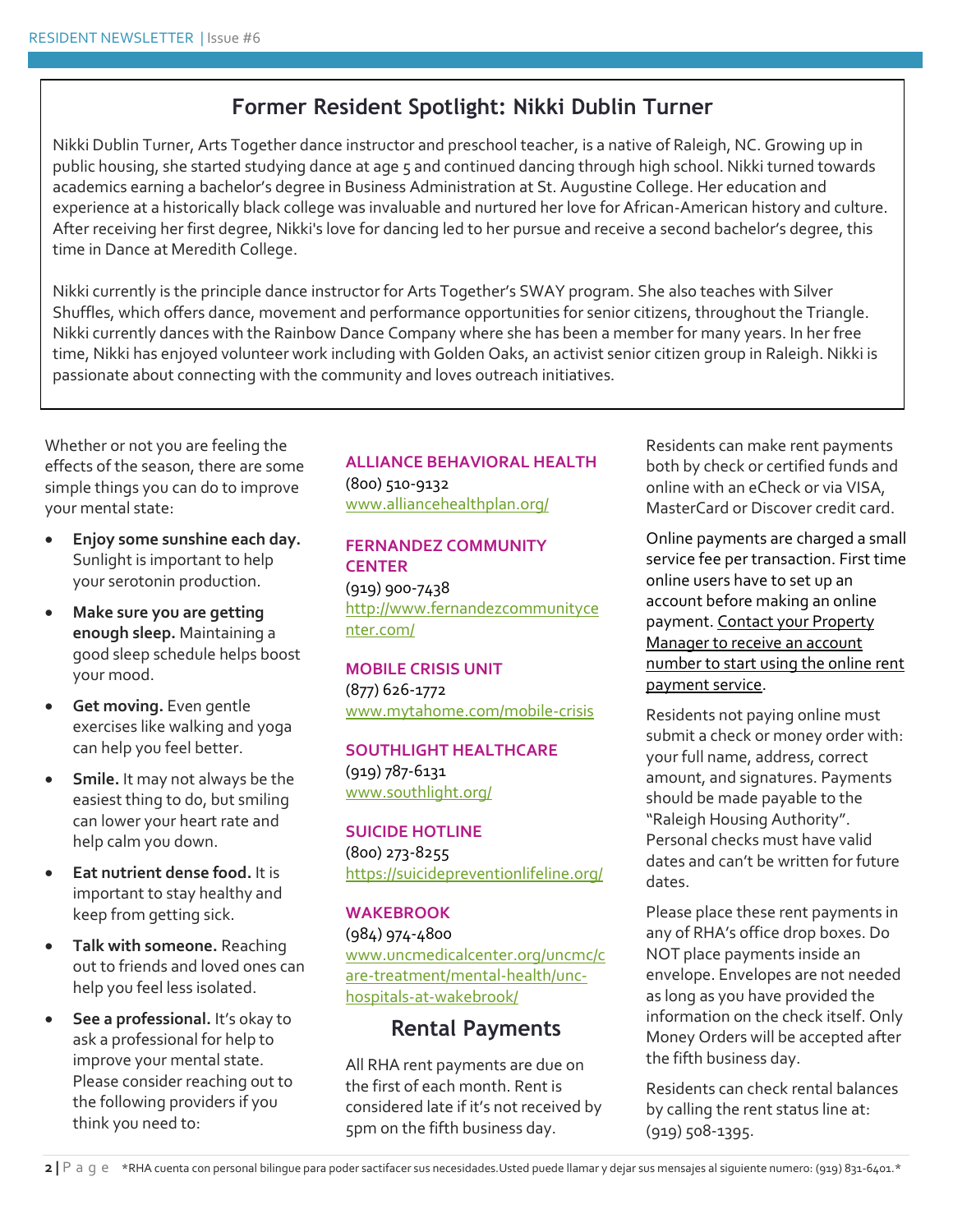## **Reporting Income and Household Changes**

Residents are required to report all income and household changes to Property Managers year-round. Staff needs to be notified of these changes in writing within 30 days. This includes all increases or decreases in income and household members. Changes can also be submitted online through RHA's website here:

[https://www.rhaonline.com/public](https://www.rhaonline.com/public-housing/report-changes-interim-report/)[housing/report-changes-interim](https://www.rhaonline.com/public-housing/report-changes-interim-report/)[report/](https://www.rhaonline.com/public-housing/report-changes-interim-report/)

An interim report will be processed within 30 days once staff has received a notice of change.

In the event a rent adjustment is needed, the Housing Authority will mail or deliver a "Notice of Rent Adjustment" to you. If you fail to get a rent adjustment notification and/or your rent does not change, it is your responsibility to notify Management immediately.

## **Pest Control Prevention and Treatments**

Common household pests are much easier to prevent than treat! Cockroaches, ants, and flys can be easily discouraged from entering units through simple cleaning efforts. Residents can help prevent these pests by doing the following:

- Keep your kitchen appliances clean and free of food debris.
- Clean out your cabinets and toss out old food.
- Make sure food stays within the kitchen and eating areas.
- Vacuum/sweep kitchen floors each night after dinner.
- Wipe down all countertops and food surfaces each night.
- Ensure that all food is secure and not easily accessed by pests.
- Secure your trash cans and empty them regularly.

Do not spray chemicals or try to treat pest problems on your own! RHA provides free pest control treatments to its residents. You should notify Maintenance through the work order line if you are experiencing pest problems within your unit.

## **Local Event Near You - Black History Month Bazaar**

The Transfer Company Food Hall will be holding a black history month bazaar on Saturday, February 19<sup>th</sup> from 12pm to 5pm. This event is free to the public and will support local, black owned businesses. The Transfer Company Food Hall is located at 500 E. Davie Street, 27601. Join in the festivities if you can!

# **VAWA Housing Rights**

The Violence against Women Act (VAWA) provides protections for victims of domestic violence, dating violence, stalking, and sexual assaults. These rights ensure that those who experience domestic violence will not be denied admission or lose housing assistance solely from being a victim. VAWA protections extend to all household members listed on a housing assistance application and Lease agreement.

Individuals and families experiencing domestic violence situations should contact *InterAct of Wake County*:

### **DOMESTIC VIOLENCE**

(919) 828-7740 (866) 291-0855 toll-free

#### **SEXUAL ASSAULT**

(919) 828-3005 (866) 291-0853 toll-free

#### **SPANISH**

(844) 203-8896

#### **MAIN OFFICE**

(919) 828-7501 1012 Oberlin Road, Raleigh

#### **ELECTRONICALLY**

[www.interactofwake.org/](http://www.interactofwake.org/) [info@interactofwake.org](mailto:info@interactofwake.org)

Residents should notify Management of any domestic violence incidents in your household. Staff can work with you to see what options may be available.

## **Devereux Meadow Project**

The City of Raleigh wants to hear from you! Please share your feedback on the Devereux Meadow Park draft concept plan.

The City of Raleigh Parks, Recreation and Cultural Resources Department is in the concept design phase for the proposed Devereux Meadow Park. This new urban park location is north of downtown Raleigh, near the intersection of Capital Boulevard and Peace Street. Starting on February  $7^{\text{th}}$ , the public is invited to review the draft concept plans.

The proposed Devereux Meadow Park is envisioned as a passive park with pathways and trails, gathering spaces, natural areas, and opportunities for public art and environmental and historical interpretation of the site. A key part of the proposed park design is the restoration of Pigeon House Branch, a stream currently in a straight, urbanized channel along West Street.